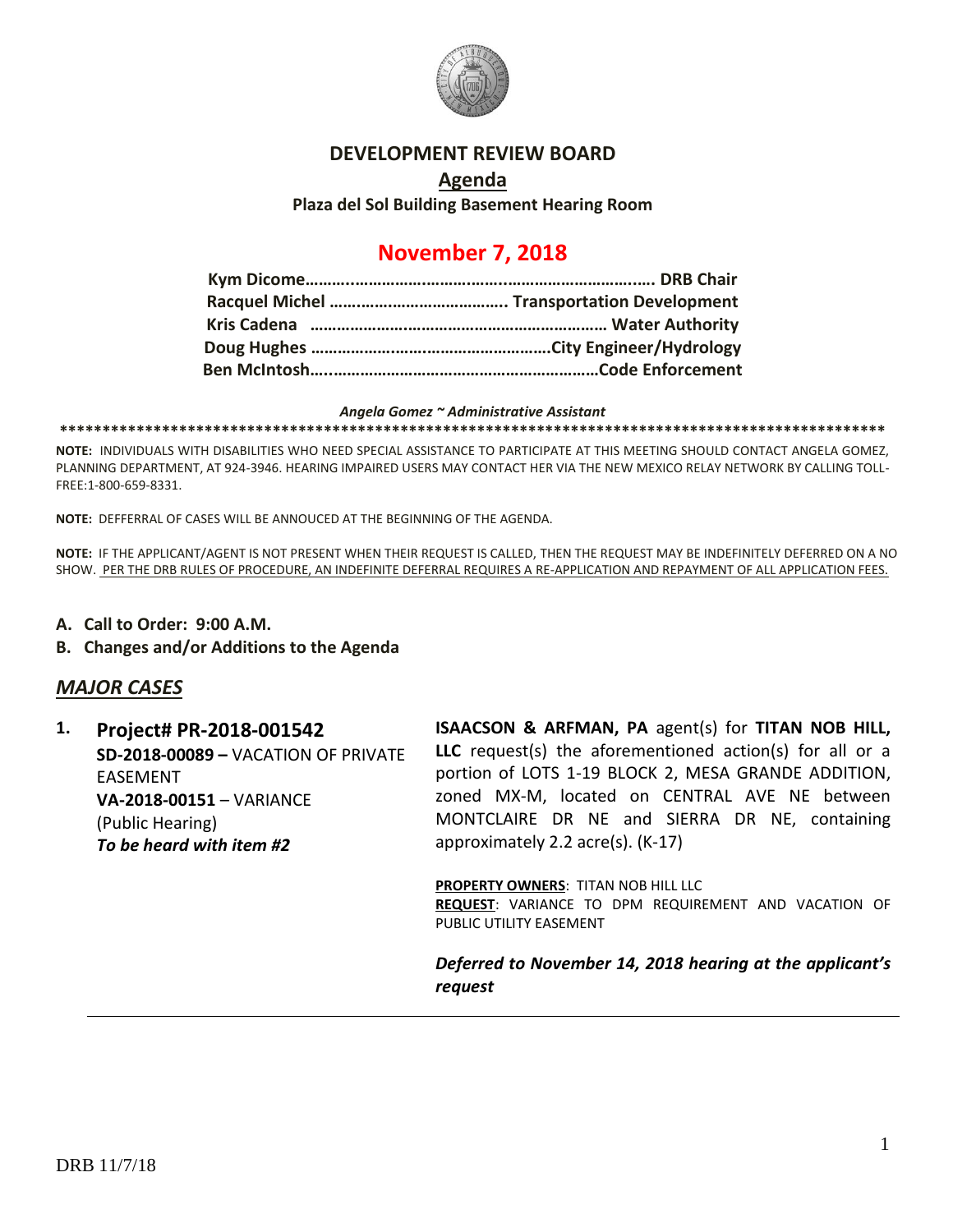**2. Project# PR-2018-001542 SI-2018-00133** – SITE PLAN (Public Meeting)

**CONSENSUS PLANNING INC.** agent(s) for **TITAN NOB HILL, LLC C/O TITAN DEVELOPMENT** request(s) the aforementioned action(s) for all or a portion of LOTS 1-19 BLOCK 2, MESA GRANDE ADDITION, zoned MX-M, located on CENTRAL AVE NE between MONTCLAIRE DR NE and SIERRA DR NE, containing approximately 2.2 acre(s). (K-15) *[Deferred from 10/3/18, 10/24/18]*

**PROPERTY OWNERS**: TITAN NOB HILL LLC **REQUEST**: SITE PLAN FOR A 100+ UNIT APARTMENT DEVELOPMENT

*Deferred to November 14, 2018 hearing at the applicant's request*

| 3. | Project# PR-2018-001693<br>(1010332)<br><b>SD-2018-00091 - EXTENSION OF</b><br><b>INFRASTRUCTURE IMPROVEMENTS</b><br>AGREEMENT (IIA)<br>(Public Meeting) | MARK GOODWIN & ASSOCIATES, PA agent(s) for $98TH$<br><b>STREET LLC</b> request(s) the aforementioned action(s) for all<br>or a portion of TRACT A SECOND CORRECTION PLAT FOR<br>LOS DIAMONTES SUBDIVISION AND LOTS 1-32, BLK 1 &<br>LOTS 1-16, BLK 2 & LOTS 1-19, BLK 3 & LOTS 1-13, BLK 4 LOS<br>DIAMONTES SUBDIVISION, zoned R1-A and PD, located at<br>the southwest corner of 98 <sup>TH</sup> ST SW and GIBSON BLVD SW<br>east of BLAKE RD SW, containing approximately 25.1635<br>$\arccos(5)$ . (N-9)<br><b>PROPERTY OWNERS: 98TH STREET LLC</b><br><b>REQUEST: 2 YEAR EXTENSION OF IMPROVEMENTS AGREEMENT</b> |
|----|----------------------------------------------------------------------------------------------------------------------------------------------------------|-----------------------------------------------------------------------------------------------------------------------------------------------------------------------------------------------------------------------------------------------------------------------------------------------------------------------------------------------------------------------------------------------------------------------------------------------------------------------------------------------------------------------------------------------------------------------------------------------------------------------|
| 4. | Project# PR-2018-001695<br>(1003445)<br>SD-2018-00095 - EXTENSION OF<br><b>INFRASTRUCTURE IMPROVEMENTS</b><br>AGREEMENT<br>(Public Meeting)              | HUITT ZOLLARS, INC. agent(s) for NOVUS PROPERTIES LLC.<br>request(s) the aforementioned action(s) for all or a portion<br>of TRACTS A - I, FOUNTAIN HILLS PLAZA SUBDIVISION<br>zoned NR-C, located at EAGLE RANCH RD NW between<br>PASEO DEL NORTE NW and PARADISE BLVD NW, containing<br>approximately 39.9074 acre(s). (C-12)<br><b>REQUEST: ONE YEAR EXTENSION OF SUBDIVISION IMPROVEMENTS</b><br>AGREEMENT                                                                                                                                                                                                        |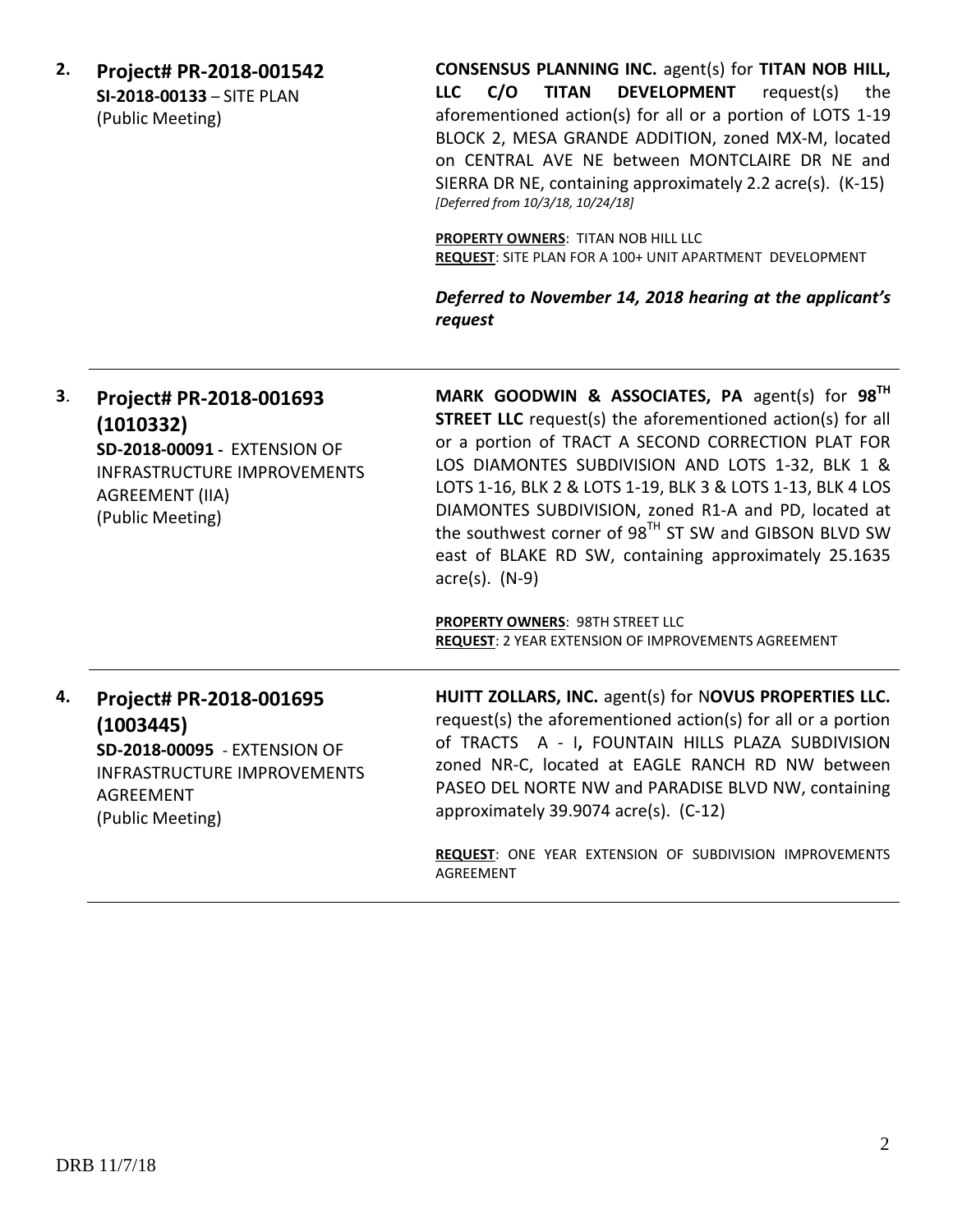| 5. | Project# PR-2018-001689<br>SI-2018-00200 - SITE PLAN<br>(Public Meeting)                                                                                        | $agent(s)$ for<br>FISHBURN ARCHITECT<br>M&B<br><b>TATE</b><br><b>INVESTMENTS, LTD. CO.</b> request(s) the aforementioned<br>action(s) for all or a portion of PARCEL C-3, ATRISCO<br>BUSINESS PARK, zoned NR-BP, located at 7200 BLUEWATER<br>RD NW between UNSER BLVD NW and AIRPORT DR NW,<br>containing approximately 10.3 acre(s). (K-10)<br>PROPERTY OWNERS: M &B INVESTMENTS<br>REQUEST: 150,000 SF OFFICE/WAREHOUSE FACILITY                                                                                                           |
|----|-----------------------------------------------------------------------------------------------------------------------------------------------------------------|-----------------------------------------------------------------------------------------------------------------------------------------------------------------------------------------------------------------------------------------------------------------------------------------------------------------------------------------------------------------------------------------------------------------------------------------------------------------------------------------------------------------------------------------------|
| 6. | Project# PR-2018-001681<br>(1003449)<br>SI-2018-00194 - FINAL SIGN OFF OF EPC<br>SITE DEVELOPMENT PLAN FOR BUILDING<br>PERMIT (18EPC-40032)<br>(Public Meeting) | <b>CONSENSUS PLANNING INC.</b> agent(s) for JACKSON REAL<br><b>ESTATE SERVICES INC.</b> request(s) the aforementioned<br>action(s) for all or a portion of TRACT 52 UNIT 2, TOWN OF<br>ATRISCO GRANT, zoned PD, located on SUNSET GARDENS<br>RD. SW, between 82 <sup>ND</sup> ST SW and 86 <sup>th</sup> ST SW, containing<br>approximately 6.1 acre(s). (L-09)[Deferred from 10/17/18]<br>PROPERTY OWNERS: MONTY CARRICO<br>REQUEST: FINAL SIGN-OFF OF EPC SITE DEVELOPMENT PLAN FOR<br>BUILDING PERMIT FOR AN 81 UNIT APARTMENT DEVELOPMENT |
| 7. | Project# PR-2018-001632<br>(1005237)<br>SI-2018-00176 - SITE PLAN<br>(Public Meeting)                                                                           | DEKKER/PERICH/SABATINI agent(s) for MARK 3S INC.<br>request(s) the aforementioned action(s) for all or a portion<br>of TRACTS C & D VACATION REQUEST AND PLAT OF TRACTS<br>A-1, C AND D, MARK 3S HOLLY DEVELOPMENT, zoned M-XL,<br>located on HOLLY AVE. NE between VENTURA ST NE and<br>HOLBROOK ST NE, containing approximately 1.9 acre(s). (C-<br>20) [Deferred from 10/24/18]<br><b>PROPERTY OWNERS: MARK 3S INC</b>                                                                                                                     |
|    |                                                                                                                                                                 | REQUEST: SITE PLAN FOR AN ASSISTED LIVING AND MEMORY CARE<br><b>FACILITY</b>                                                                                                                                                                                                                                                                                                                                                                                                                                                                  |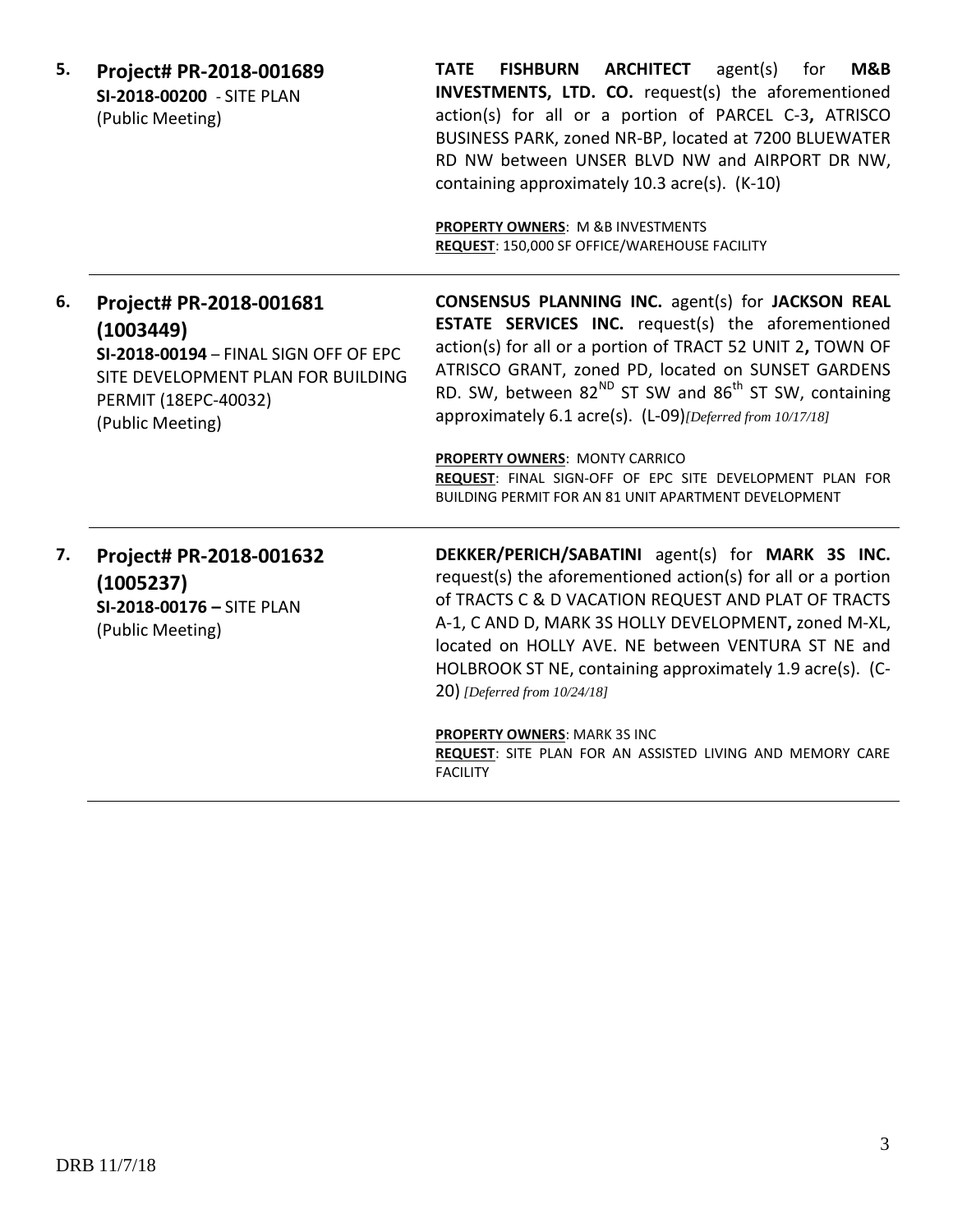| 8.  | Project# PR-2018-001579<br>(1002202)<br>SI-2018-00152 - SITE PLAN<br>(Public Meeting)                        | <b>MODULUS ARCHITECTS INC. agent(s) for WINROCK</b><br><b>PARTNERS LLC</b> request(s) the aforementioned action(s) for<br>all or a portion of PARCEL A-1-A-1-B SUBD PLAT TRS A-1-A-<br>1-A & A-1-A-1-B WINROCK CENTER ADDN, PARCEL A-2 AND<br>A-3 PLAT OF PARCELS A-1 THRU A-3 & PARCEL C-2A<br>WINROCK CENTER ADDN + PARCEL C-2A1 SUBD PLAT<br>PARCEL C-2A1 & C-2A2 WINROCK CENTER ADDN, PARCEL<br>E1A WINROCK CENTER ADDITION, PARCEL D1A WINROCK<br>CENTER ADDN REPLAT OF PARCEL D1 WINROCK CENTER<br>ADDN AND PARCEL A-1-A-1-A-1-A WINROCK CENTER<br>ADDITION, zoned MX-H, located at 2100 LOUISIANA BLVD<br>NE, containing approximately 83.00 acre(s). (J-19) [Deferred<br>from 10/10/18, 10/24/18] |
|-----|--------------------------------------------------------------------------------------------------------------|-----------------------------------------------------------------------------------------------------------------------------------------------------------------------------------------------------------------------------------------------------------------------------------------------------------------------------------------------------------------------------------------------------------------------------------------------------------------------------------------------------------------------------------------------------------------------------------------------------------------------------------------------------------------------------------------------------------|
|     |                                                                                                              | PROPERTY OWNERS: WINROCK PARTNERS LLC<br><b>REQUEST: SITE PLAN FOR WINROCK TOWN CENTER</b>                                                                                                                                                                                                                                                                                                                                                                                                                                                                                                                                                                                                                |
| 9.  | Project# PR-2018-001579<br>(1002202)<br>SD-2018-00087 - PRELIMINARY/FINAL<br><b>PLAT</b><br>(Public Meeting) | HUITT ZOLLARS INC. agent(s) for WINROCK PARTNERS, LLC<br>request(s) the aforementioned action(s) for all or a portion<br>of PARCEL A-1- A-1- A-1- A-1 WINROCK CENTER ADDITION,<br>zoned MX-H, located on LOUISIANA NE, between I-40 and<br>INDIAN SCHOOL RD, containing approximately 51.6008<br>$\text{acre}(s)$ . (J-19) [Deferred from 10/31/18]<br><b>PROPERTY OWNERS: WINROCK PARTNERS LLC</b><br><b>REQUEST: SUBDIVIDE 1 TRACT INTO 8</b>                                                                                                                                                                                                                                                           |
| 10. | Project# PR-2018-001402<br>VA-2018-000173 - VARIANCE<br>(Public Hearing)                                     | CONSENSUS PLANNING INC.<br>$agent(s)$ for<br><b>GAMMA</b><br><b>DEVELOPMENT, LLC</b> request(s) the aforementioned<br>action(s) for all or a portion of LOT 4-A & TRACT C-1 PLAT<br>OF TRACTS C-1, C-2 & LOT 4-A LANDS OF SUZANNE H<br>POOLE LOTS 1 THRU 3 BLK 1 PLAT OF WEST BANK ESTATES<br>TOGETHER WITH TR A1 LANDS OF SUZANNE H POOLE,<br>zoned R-A, located east of NAMASTE RD NW and south of<br>LA BIENVENIDA PL NW, containing approximately 22.75<br>acre(s). (F-11 & F-12) [Deferred from 10/31/18]<br>PROPERTY OWNERS: DANIELS FAMILY PROPERTIES, LLC.<br>REQUEST: VARIANCES TO SECTION 14-16-5-3(E)(1) AND SECTION 14-16-<br>5-4(E)(3) OF THE IDO                                            |
|     |                                                                                                              | Deferred to November 14, 2018 hearing at the applicant's<br>request                                                                                                                                                                                                                                                                                                                                                                                                                                                                                                                                                                                                                                       |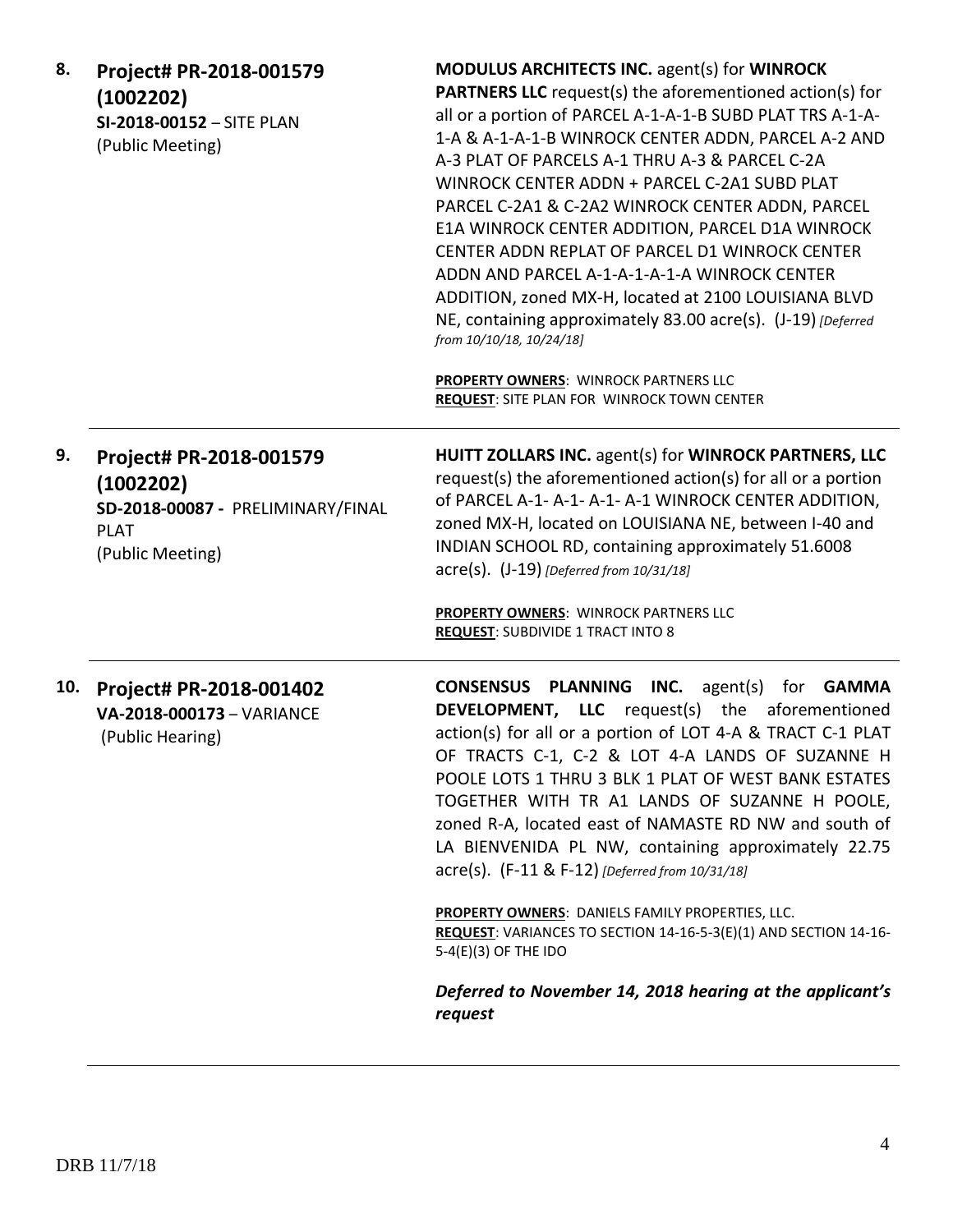**11. Project# PR-2018-001346 SI-2018-00110** – SITE PLAN

(Public Meeting)

**JOE SLAGLE ARCHITECT** agent(s) for **ROY SOLOMON** & **ARCH + PLAN LAND USE CONSULTANTS** agent(s) for **VMOD LLC** request(s) the aforementioned action(s) for all or a portion of LOTS 1-6 & 29, BLOCK 29, UNIT B, NORTH ALBUQUERQUE ACRES, zoned NR-BP, located on ALAMEDA BLVD NE east of SAN PEDRO DR NE and north of SIGNAL AVE NE, containing approximately 5.24 acre(s). (C-18) *[Deferred from 9/12/18, 9/19/18, 10/31/18]*

**PROPERTY OWNERS**: V MOD LLC **REQUEST**: SITE PLAN APPROVAL FOR A COMMERCIAL DEVELOPMENT

*Deferred to December 12, 2018 hearing at the applicant's request*

# **12. Project# PR-2018-001580 (1005234) SI-2018-00153** – SITE PLAN (Public Meeting)

**EDI** agent(s) for **RHINO INVESTMENTS NM HOTEL, LLC** request(s) the aforementioned action(s) for all or a portion of TRACTS 1-3 UNIT 1 TOGETHER WITH TRACTS 4, 5 & 6A, UNIT 2, DALE J. BELLAMAHS CARLISLE REPLAT, zoned MX-M, located at 2500 CARLISLE BLVD NE south of MENAUL BLVD NE, containing approximately 11.07 acre(s). (H-17) *[Deferred from 10/10/18, 10/24/17, 10/31/18]*

**PROPERTY OWNERS**: RHINO INVESTMENTS NM HOTEL LLC ATTN: MRSANJIV CHOPRA **REQUEST**: CHANGE OF USE FROM HOTEL TO APARTMENTS

## *MINOR CASES*

**13. Project# PR-2018-001682 (1000959) SD-2018-00101** – PRELIMINARY/FINAL PLAT (Public Meeting)

**ARCH + PLAN LAND USE CONSULTANTS** agent(s) for **WILSON FAMILY LLC** request(s) the aforementioned action(s) for all or a portion of TRACT 1A-1A PLAT of TRACTS 1A-1A and 1A-1B ROADRUNNER INDUSTRIAL PARK**,** zoned NR-LM, located at 4102 EDITH BLVD NE between RANKIN RD NE and INDUSTRIAL AV NE, Albuquerque, NM containing approximately 1.95 acre(s). (G-15)

**PROPERTY OWNERS**: WILSON FAMILY LLC **REQUEST**: SUBDIVIDING 1 LOT INTO 3 LOTS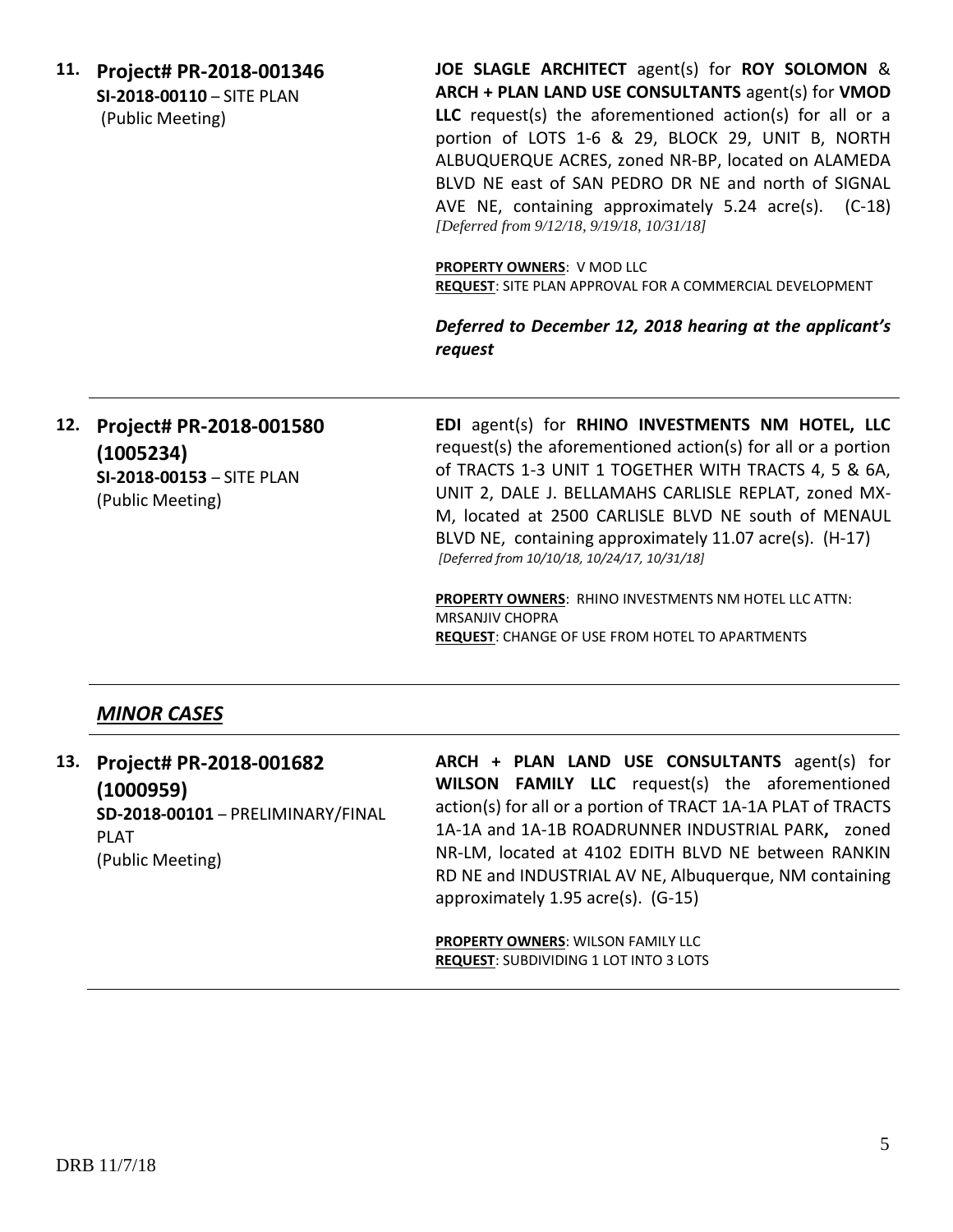| 14. | Project# PR-2018-001734<br>SD-2018-00099 - PRELIMINARY/FINAL<br><b>PLAT</b><br>(Public Meeting) | ALPHA PRO SURVEYING LLC agent(s) for JAMES TAFOYA<br>request(s) the aforementioned action(s) for all or a portion<br>of LOTS 1 + 2, BLOCK 11, VOLCANO CLIFFS SUBDIVISION<br>UNIT 18, zoned R-1D, located at 6604 + 6600 PETIRROJO<br>RD NW, containing approximately 0.7494 acre(s). (D-10)<br>PROPERTY OWNERS: HIGHLANDS JOINT VENTUREC/O TAFOYA JAMES<br>$\mathsf{C}$<br><b>REQUEST: CONSOLIDATION OF 2 LOTS INTO 1 LOT</b>                                                       |
|-----|-------------------------------------------------------------------------------------------------|-------------------------------------------------------------------------------------------------------------------------------------------------------------------------------------------------------------------------------------------------------------------------------------------------------------------------------------------------------------------------------------------------------------------------------------------------------------------------------------|
| 15. | Project# PR-2018-001733<br>SD-2018-00098 - PRELIMINARY/FINAL<br><b>PLAT</b><br>(Public Meeting) | ALPHA PRO SURVEYING LLC agent(s) for CHRISTIAN PECK<br>AND AMANDA PECK request(s) the aforementioned<br>action(s) for all or a portion of LOTS $5 + 6$ , BLOCK 4,<br>VOLCANO CLIFFS SUBDIVISION UNIT 18, zoned R-1D,<br>located at 6604 + 6600 PAPAGAYO RD NW, containing<br>approximately 1.2944 acre(s). (D-10)<br>PROPERTY OWNERS: PECK CHRISTIAN & AMANDA<br><b>REQUEST: REPLAT OF 2 LOTS</b>                                                                                   |
|     | SKETCH PLAT                                                                                     |                                                                                                                                                                                                                                                                                                                                                                                                                                                                                     |
| 16. | Project# PR-2018-001747<br>(1003116)<br>PS-2018-00037 - SKETCH PLAT                             | <b>CONSENSUS PLANNING INC.</b> agent(s) for <b>HOMESITE FIVE</b><br>LTD. request(s) the aforementioned action(s) for all or a<br>portion of W/2 SW/4 SE/4 T10N R4E SEC 27 WITHIN FOUR<br>HILLS RANCH TRACT, zoned PD, located west of HIDDEN<br>VALLEY DR SE, containing approximately 10.05 acre(s). (L-<br>$22, M-22)$                                                                                                                                                            |
|     |                                                                                                 | <b>PROPERTY OWNERS: HOMESITE FIVE LTD</b><br><b>REQUEST: 50 LOT SUBDIVISION APPROVED BY EPC/DRB</b>                                                                                                                                                                                                                                                                                                                                                                                 |
| 17. | Project# PR-2018-001748<br>PS-2018-00038 - SKETCH PLAT                                          | ARCH + PLAN LAND USE CONSULTANTS agent(s) for HENRY<br>& ESTHER ELIZONDO request(s) the aforementioned<br>action(s) for all or a portion of TRACT A LANDS OF ZESIGER<br>and TRACT 223E4, MRGCD MAP 35, zoned MX-L, located at<br>the southeast corner of RIO GRANDE BLVD NW and LILAC<br>AVE NW, containing approximately 0.2435 acre(s). (H-13)<br><b>PROPERTY OWNERS: ELIZONDO HENRY &amp; ELIZONDO ESTHER + ESTER</b><br>ANAYA & CECILIA VALLEJOS<br><b>REQUEST: SKETCH PLAT</b> |